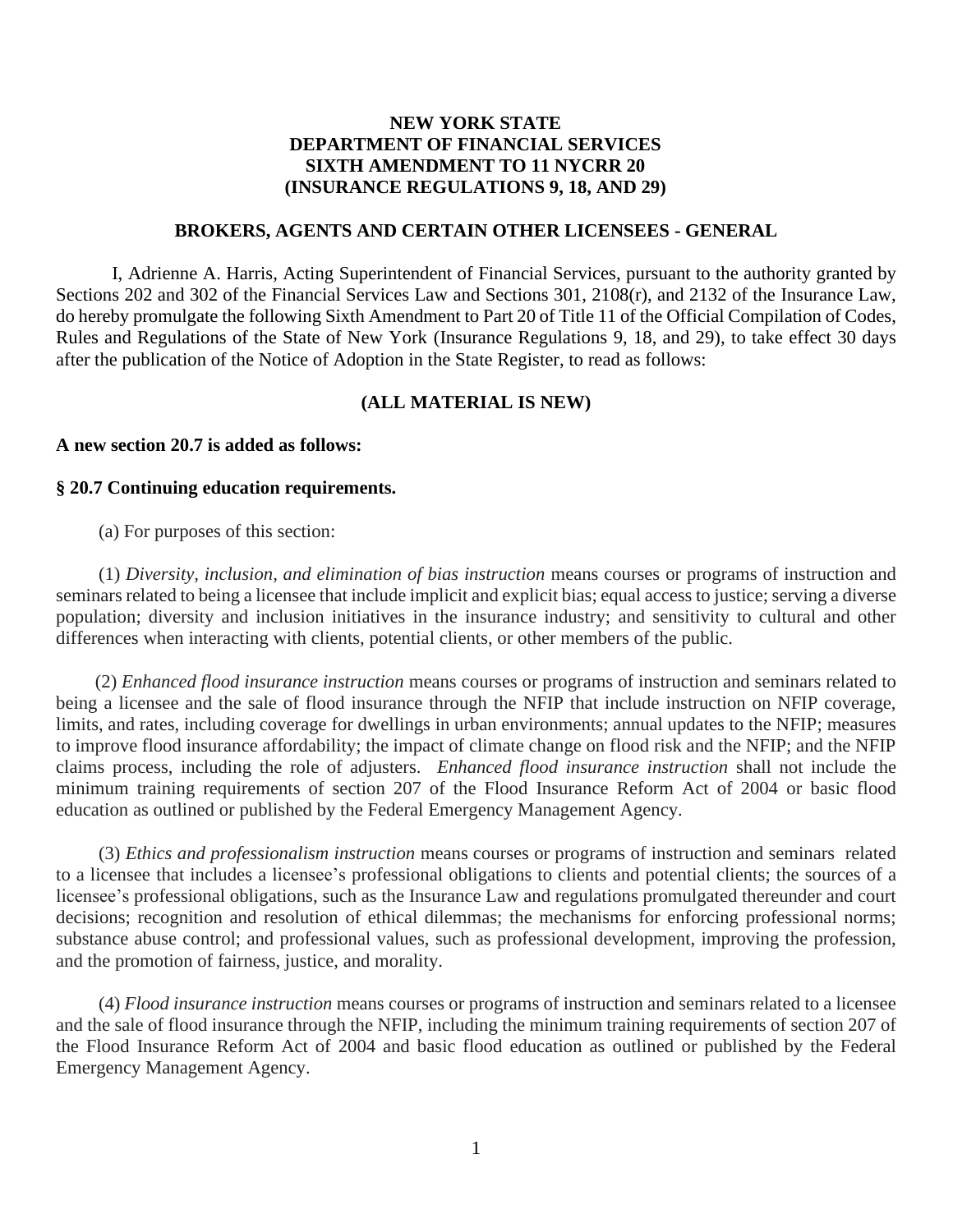(5) *Insurance Law instruction* means courses or programs of instruction and seminars related to a licensee that include an overview of the provisions of the Insurance Law and regulations promulgated thereunder that are relevant to a licensee, such as Insurance Law sections 2102, 2114, 2115, 2116, 2117, 2119, 2120, 2122, 2324, 4224, and 6409, Insurance Law Article 26, this Part, and Parts 25, 30, 34, 35, and 224 of this Title.

(6) *Licensee* means a person who or that is licensed under Insurance Law article 21 and subject to the continuing education requirements set forth in Insurance Law article 21.

(7) *NFIP* means the National Flood Insurance Program.

 (b) Of the 15 credit hours of instruction that a licensee shall complete in accordance with Insurance Law article 21, the licensee shall satisfactorily complete courses or programs of instruction or attend seminars, as the superintendent may approve, that provide:

(1) at least one hour of Insurance Law instruction;

(2) at least one hour of ethics and professionalism instruction;

(3) at least one hour of diversity, inclusion, and elimination of bias instruction;

(4) at least one hour of flood insurance instruction, if the licensee is licensed to sell one or more lines of property/casualty insurance; and

 (5) at least three hours of enhanced flood insurance instruction, if the licensee sells flood insurance through the NFIP.

 (c) The requirements set forth in subdivision (b) of this section shall apply to a licensee whose license renews on or after April 1, 2022.